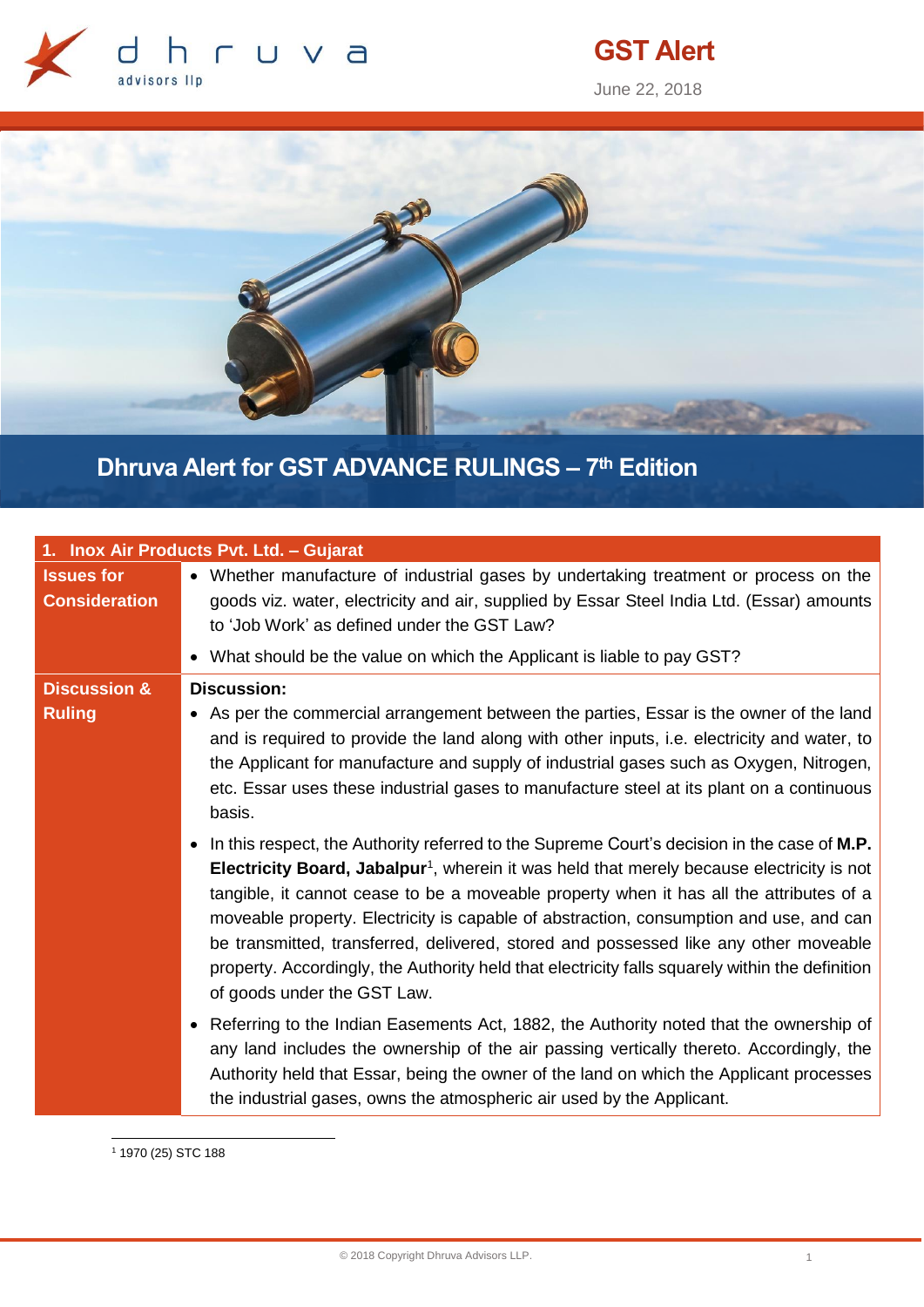

|                                                           | • While examining the first issue, the Authority ruled that since Applicant uses inputs i.e.<br>water, electricity and atmospheric air provided by Essar for manufacture of industrial<br>gases, the said activity amounts to Job Work as defined under Section 2(68) of the CGST<br>Act.<br>Further, as the Applicant and Essar are not related persons as defined under Explanation<br>$\bullet$<br>to Section 15 of the CGST Act, the value of supply shall be the transaction value, i.e. the<br>job charges paid or payable in terms of Section 15(1) of the Act. |
|-----------------------------------------------------------|------------------------------------------------------------------------------------------------------------------------------------------------------------------------------------------------------------------------------------------------------------------------------------------------------------------------------------------------------------------------------------------------------------------------------------------------------------------------------------------------------------------------------------------------------------------------|
|                                                           | <b>Ruling:</b><br>• The activity undertaken by the Applicant amounts to Job Work as defined under Section<br>2(68) of the CGST Act.                                                                                                                                                                                                                                                                                                                                                                                                                                    |
|                                                           | • The Applicant is liable to pay GST on the value of supply, i.e. job charges paid or payment<br>as per Section 15(1) of the CGST Act.                                                                                                                                                                                                                                                                                                                                                                                                                                 |
| <b>Dhruva</b><br><b>Comments /</b><br><b>Observations</b> | • The ruling has made a specific observation that the ownership of land also includes the<br>ownership of the atmospheric air passing vertically thereto, and the same can be<br>construed to be capable of being provided by a person to another to carry out any process<br>or treatment.                                                                                                                                                                                                                                                                            |
|                                                           | • Keeping in mind the above analogy, it would be critical to examine similar contracts of<br>manufacturing gases by a job worker on the land owned by its principal.                                                                                                                                                                                                                                                                                                                                                                                                   |

| 2. M/s Rishi Shipping - Gujarat           |                                                                                                                                                                                                                                                                                                                                                                                                                              |
|-------------------------------------------|------------------------------------------------------------------------------------------------------------------------------------------------------------------------------------------------------------------------------------------------------------------------------------------------------------------------------------------------------------------------------------------------------------------------------|
| <b>Issues for</b><br><b>Consideration</b> | • Applicability of GST on storage charges for storing imported agricultural products of the<br>clients in godowns.                                                                                                                                                                                                                                                                                                           |
|                                           | • Whether the service of providing warehouse/space on rent should be regarded as<br>"storage or warehousing service" or "renting of storage premises service"?                                                                                                                                                                                                                                                               |
| <b>Discussion &amp;</b>                   | <b>Discussion:</b>                                                                                                                                                                                                                                                                                                                                                                                                           |
| <b>Ruling</b>                             | • The Applicant is a cargo handling service provider wherein it undertakes loading /<br>unloading of goods, providing space for storage, etc. As a part of its services, the<br>Applicant also provides warehouse / space on rent to its clients for storage of imported<br>agricultural produce. Since the Applicant does not have its own premises, it acquires the<br>premises on rent from Government / Private parties. |
|                                           | • The AAR observed that there is difference between "storage or warehousing service"<br>and "renting of storage premises service".                                                                                                                                                                                                                                                                                           |
|                                           | • Examining the scope of "storage and warehousing service", AAR observed that in case                                                                                                                                                                                                                                                                                                                                        |
|                                           | of storage and warehousing service the service provider normally makes arrangements                                                                                                                                                                                                                                                                                                                                          |
|                                           | for space to keep the goods, loading, unloading and stacking of goods in the storage                                                                                                                                                                                                                                                                                                                                         |
|                                           | area, keeps inventory of goods, makes security arrangements and provide insurance                                                                                                                                                                                                                                                                                                                                            |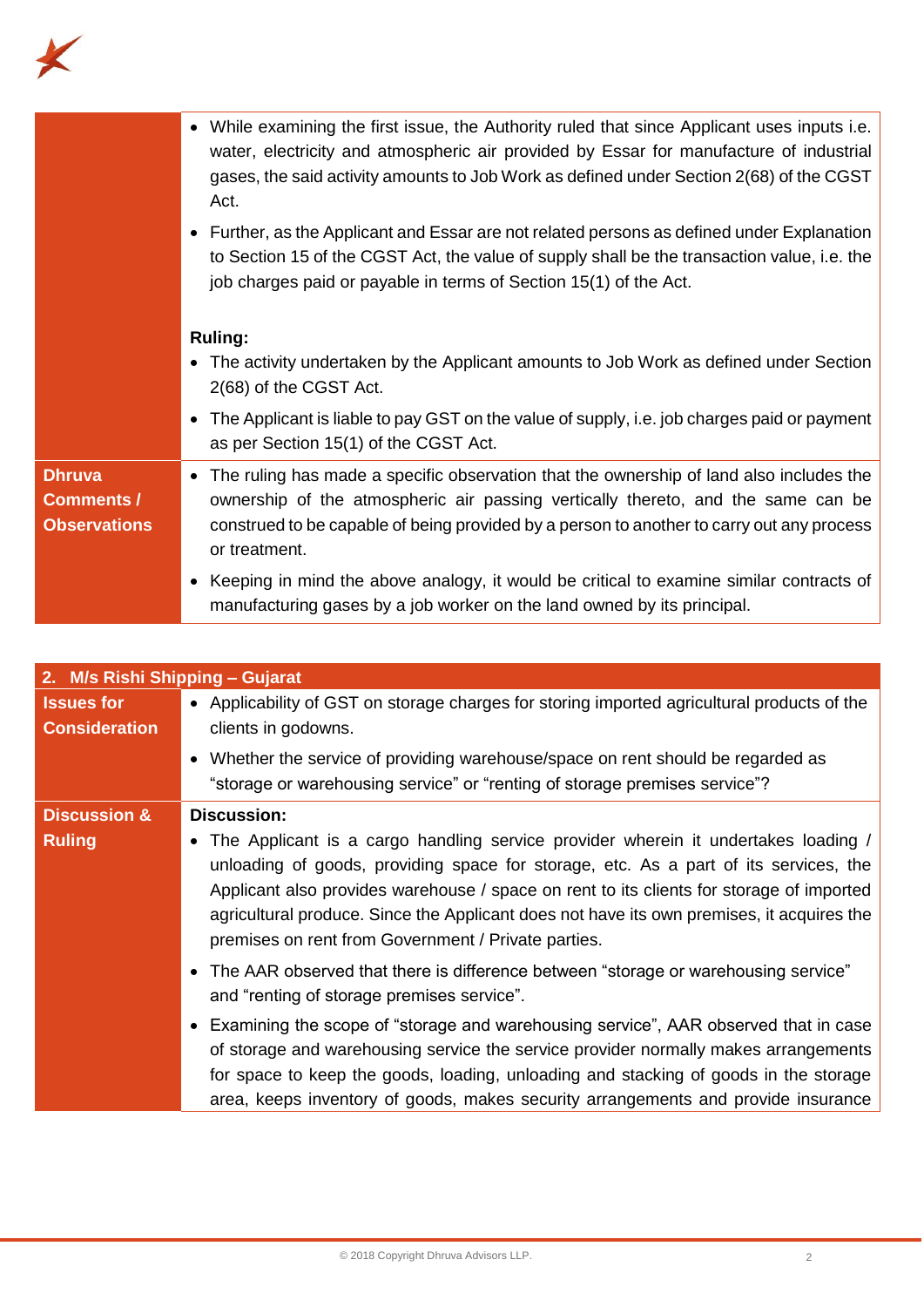

|                                                           | cover etc. However, in the case of renting of storage premise service, the service provider<br>does not render any services such as loading / unloading, stacking, security etc.                                                                                                                                                                                                                                                                                                                                                                                                                                                                       |
|-----------------------------------------------------------|--------------------------------------------------------------------------------------------------------------------------------------------------------------------------------------------------------------------------------------------------------------------------------------------------------------------------------------------------------------------------------------------------------------------------------------------------------------------------------------------------------------------------------------------------------------------------------------------------------------------------------------------------------|
|                                                           | • Once the storage premise is rented by the Applicant, what use the client makes of such<br>premise shall not have any bearing on the nature of service rendered by the Applicant.                                                                                                                                                                                                                                                                                                                                                                                                                                                                     |
|                                                           | <b>Ruling:</b><br>• Mere renting of space cannot qualify as storage or warehousing service.                                                                                                                                                                                                                                                                                                                                                                                                                                                                                                                                                            |
|                                                           | • The nature of the service provided by the Applicant, i.e. mere renting of storage premises,<br>does not qualify as storage or warehousing service. The same shall be classifiable as<br>"Rental or leasing services involving own or leased non-residential property", taxable at<br>18% (HSN 997212).                                                                                                                                                                                                                                                                                                                                               |
| <b>Dhruva</b><br><b>Comments /</b><br><b>Observations</b> | • The issue of appropriate classification of the services rendered by the Applicant arose<br>as the services of storage or warehousing of agricultural produce have been exempted<br>from GST.                                                                                                                                                                                                                                                                                                                                                                                                                                                         |
|                                                           | • The scope of "storage and warehousing service" as described by the Authority is in line<br>with the clarification issued in respect of storage and warehousing service vide Circular <sup>2</sup><br>under the erstwhile service tax regime which also stated that the essential test to<br>determine nature of storage and warehousing service is whether the storage keeper<br>provides for security of goods, stacking, loading/unloading of goods in the storage area.<br>However, during the period when the Circular was issued, the definition of "storage and<br>warehousing service" specifically excluded storage of agricultural produce. |
|                                                           | • Thus, in order to claim exemption under GST, in respect of storage or warehousing of<br>agricultural produce, one should ensure that the essential characteristics of storage &<br>warehousing service as discussed above are present in the services being rendered. In<br>the absence of the same, the activity would not qualify for such exemption.                                                                                                                                                                                                                                                                                              |

| 3. M/s. R.B. Construction Company - Gujarat |                                                                                                                                                                                                                                                                            |
|---------------------------------------------|----------------------------------------------------------------------------------------------------------------------------------------------------------------------------------------------------------------------------------------------------------------------------|
| <b>Issues for</b>                           | • Does the work executed and invoice to be raised for the pending event of testing and                                                                                                                                                                                     |
| <b>Consideration</b>                        | commissioning by the Applicant after the implementation of GST amounts to supply, and<br>specifically supply of 'works contract'?                                                                                                                                          |
|                                             | • Is the Applicant entitled to enjoy proportionate credit worth 10% duty of excise and VAT<br>paid on materials bought vide invoices showing Excise and VAT separately, under the<br>transition provisions, to prevent double taxation i.e. levy of tax on tax is avoided? |
| <b>Discussion &amp;</b>                     | <b>Discussion:</b>                                                                                                                                                                                                                                                         |
| <b>Ruling</b>                               | • The Applicant had received a contract for supply and laying of pipes, testing the pipes<br>for any leakages and then commissioning the project.                                                                                                                          |
|                                             | • The Applicant paid the applicable VAT and Central Excise duty on purchase of pipes.                                                                                                                                                                                      |

 $2$  F.No. B.11/1/2002 – TRU dated August 1, 2002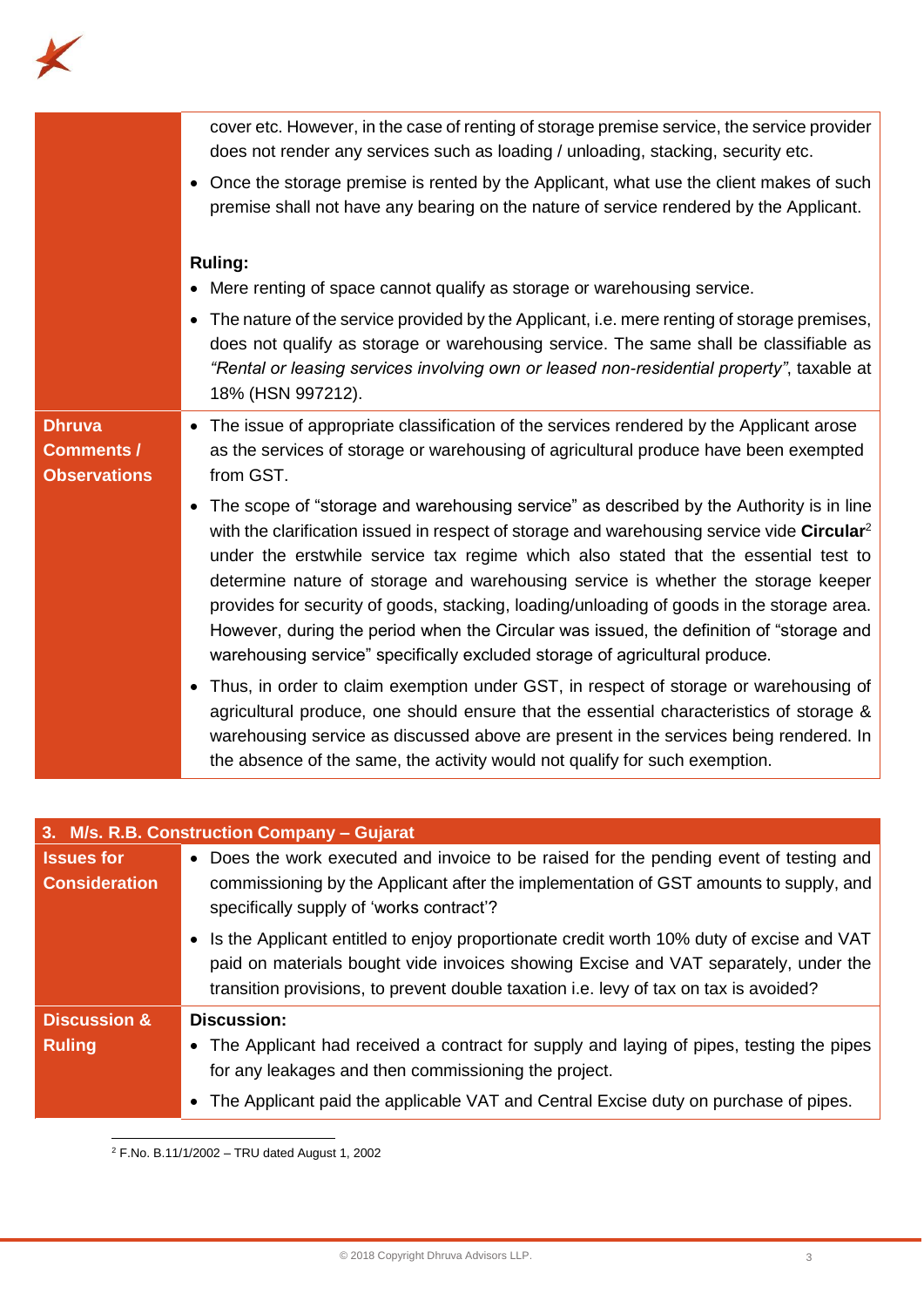

• The various milestones of the contract and their status was as follows:

| <b>Event / Milestone</b>                     | <b>Status</b>                        |
|----------------------------------------------|--------------------------------------|
| Supply of pipes at location specified by RMC | Completed in pre-GST era             |
| Laying of pipes                              | Completed in pre-GST era             |
| Testing and commissioning of network         | Pending and will now be completed in |
| of pipeline                                  | GST regime                           |

• The Applicant was registered under VAT and was discharging tax liability under the lumpsum scheme without availment of input tax credit (ITC). Under the GST regime, the Applicant was in a dilemma with respect to 1) applicability of tax on the balance of work that was to be executed and 2) availment and carry forward of ITC of Central Excise and VAT paid under the erstwhile law based on records of duty paying documents. Hence, the Applicant filed the present application.

### **Ruling:**

- The answer to the first question mentioned above was ruled in the positive, on the ground that the creation of underground pipeline network results in an immovable property and hence, it is a works contract liable to GST as a service.
- With respect to the availment of ITC of value added tax and excise duty paid on purchase of pipes, it was ruled that Applicant is not entitled to avail such credits, on the ground that post implementation of GST, only testing and commissioning of the pipeline was remaining and the same did not require any input / materials. As per the AAR, the Applicant failed to fulfil the condition that input / goods should be used for making a taxable supply under the GST Law as required under Section 140 (6) of the CGST Act and hence, were not entitled to avail the transition credit.

## **Dhruva Comments / Observations**

- In the instant case, the Authority has held that the contract is *per se* a works contract. However, despite the foregoing, since the portion in relation to which the inputs held in stock, has already been billed and charged to tax under the erstwhile law, claiming credit with respect to the same under the current GST regime would be difficult. Given this, maintaining a bifurcation and correlating the inputs to the works done post the introduction of GST, becomes critical.
	- Further, independent of the above ruling, transition credit pertaining to work in progress is anyways under scrutiny by the tax department, whereby they have alleged that the goods used in construction and contained in work in progress are no longer goods / inputs in stock as they already form part of the immovable property.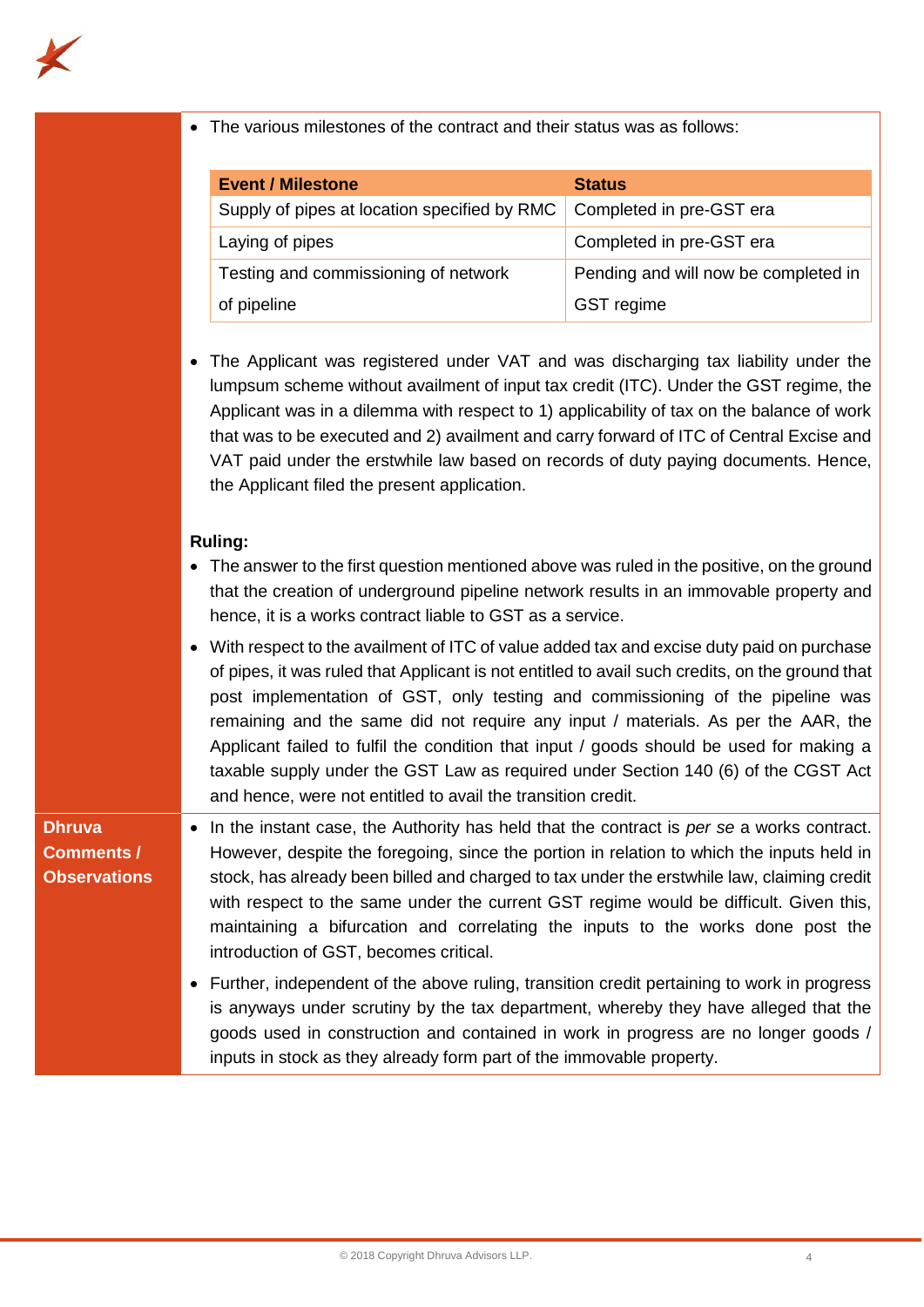

|                                           | 4. M/s TP Ajmer Distribution limited (TPADL) - Rajasthan                                                                                                                                                                                                                                                                                                                                                                                                                                                                                                                                                                                                  |
|-------------------------------------------|-----------------------------------------------------------------------------------------------------------------------------------------------------------------------------------------------------------------------------------------------------------------------------------------------------------------------------------------------------------------------------------------------------------------------------------------------------------------------------------------------------------------------------------------------------------------------------------------------------------------------------------------------------------|
| <b>Issues for</b><br><b>Consideration</b> | • Whether non-tariff charges (charges other than by way of transmission or distribution of<br>electricity) charged by the Applicant will be covered under the exemption entry no.25 of<br>Notification no. 12/2017 – Central tax (Rate) bearing description "Transmission or<br>distribution of electricity by an electricity transmission or distribution utility"?<br>• Whether the Applicant qualifies as an electricity transmission or distribution utility?                                                                                                                                                                                         |
| <b>Discussion &amp;</b>                   | <b>Discussion:</b>                                                                                                                                                                                                                                                                                                                                                                                                                                                                                                                                                                                                                                        |
| <b>Ruling</b>                             | • The Authority observed that as per the definitions given under the exemption notification,<br>electricity transmission or distribution utility includes a distribution or transmission<br>licensee under the Electricity Act, 2003. Being a franchisee of distribution licensee, the<br>Applicant is treated to be electricity transmission or distribution utility.                                                                                                                                                                                                                                                                                    |
|                                           | • With regards to non-tariff charges, the Authority observed that department has issued a<br>Circular <sup>3</sup> where it is clarified that only service by way of transmission or distribution of<br>electricity by an electricity transmission or distribution utility is exempt from GST. The<br>other services such as application fee for releasing connection of electricity, rental<br>charges against metering equipment, testing fee for meters/transformers, capacitors,<br>etc., labour charges from customers for shifting of meters, charges for duplicate bill<br>provided by DISCOMS to consumers are taxable.                           |
|                                           | • As regards refundable security deposit for Electricity consumption, the Authority<br>observed that Section 2(31) of CGST Act defines the term "consideration" which excludes<br>deposit given in respect of the supply of goods or services unless the supplier applies<br>such deposit as the consideration of the said supply. Hence, the refundable security<br>deposit against electric consumption and electric meter which are collected from<br>customers will not be treated as consideration of supply unless such security deposits<br>are applied as consideration (such as forfeiture, offsetting against future progress<br>payment, etc.) |
|                                           | With respect to the cheque dishonour fee, the Authority observed that it will attract the<br>levy of GST as supply of service under the entry "agreeing to the obligation to refrain<br>from an act, or to tolerate an act or a situation, or to do an act" under Clause 5(e) of<br>Schedule II.                                                                                                                                                                                                                                                                                                                                                          |
|                                           | • For delayed payment charges, the Authority observed that as per Section 15 of CGST<br>Act, value of supply shall include interest or late fee or penalty for delayed payment of<br>any consideration for any supply and hence, it shall be taxable.                                                                                                                                                                                                                                                                                                                                                                                                     |
|                                           | <b>Ruling:</b><br>• Considering clarification issued under Circular supra, the services provided by the<br>Applicant with respect to non-tariff charges recovered from their customer are not eligible<br>for exemption.                                                                                                                                                                                                                                                                                                                                                                                                                                  |

<sup>3</sup> Circular No. 34/8/2018-GST dated 01.03.2018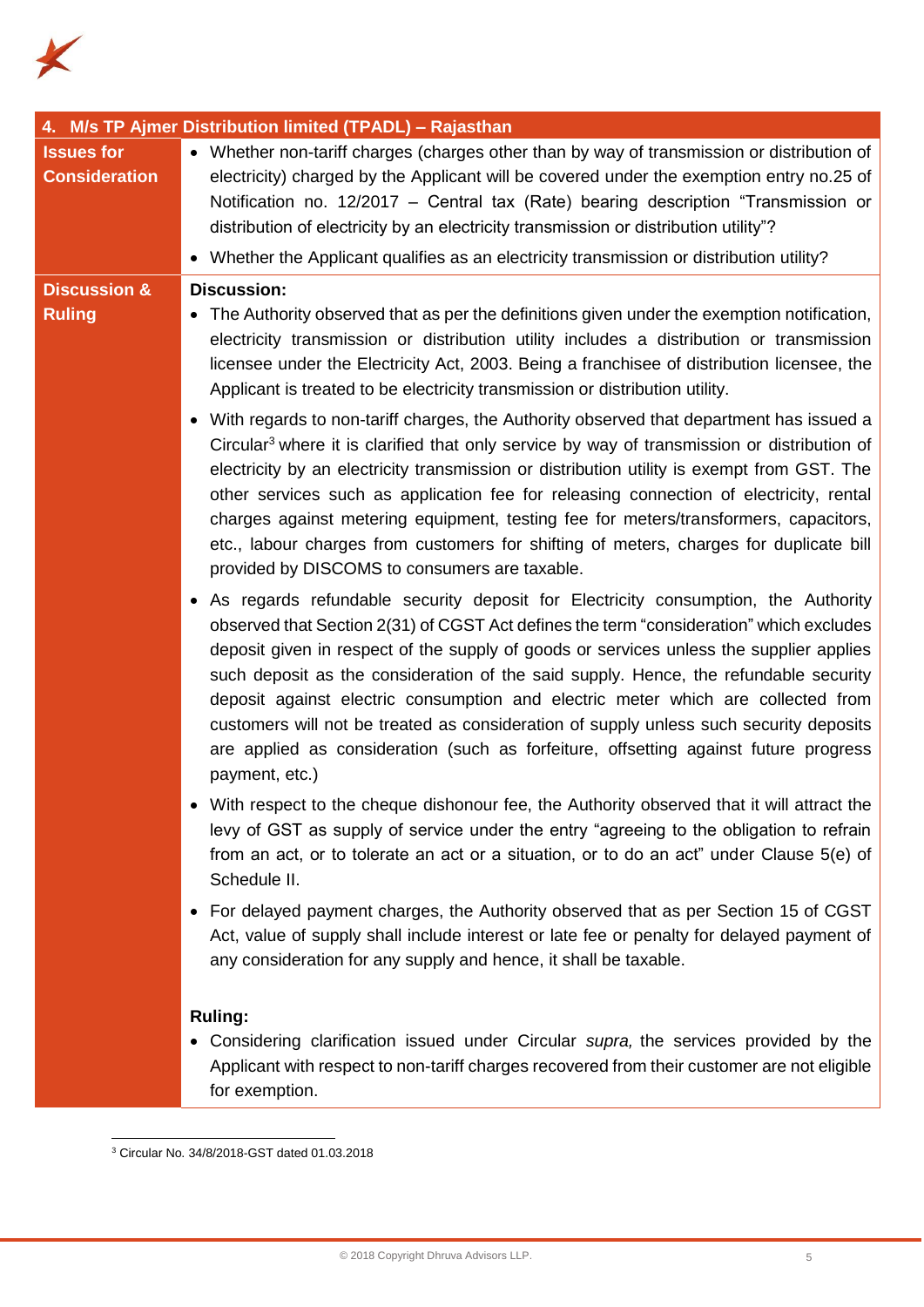

| <b>Dhruva</b><br><b>Comments /</b><br><b>Observations</b> | • An important aspect has not been decided by the AAR whether various non-tariff charges<br>recovered by the Applicant could qualify as composite supply under GST with principal<br>supply being electricity distribution, and hence could be exempt vide Entry no. 25 of<br>Notification no. 12/2017 - Central tax (Rate).<br>• It is also pertinent to note that delayed payment charges are towards delayed payment<br>of charges for supply of electricity. If the supply itself is outside the purview of GST, then<br>the valuation provisions cannot be invoked to charge GST on delayed payment charges.                                                                                                                                                                                                                                                                                                                                                                                                                                                                                                                    |
|-----------------------------------------------------------|--------------------------------------------------------------------------------------------------------------------------------------------------------------------------------------------------------------------------------------------------------------------------------------------------------------------------------------------------------------------------------------------------------------------------------------------------------------------------------------------------------------------------------------------------------------------------------------------------------------------------------------------------------------------------------------------------------------------------------------------------------------------------------------------------------------------------------------------------------------------------------------------------------------------------------------------------------------------------------------------------------------------------------------------------------------------------------------------------------------------------------------|
| 5.                                                        | Mr. Dinesh Kumar Agarwal - Andhra Pradesh                                                                                                                                                                                                                                                                                                                                                                                                                                                                                                                                                                                                                                                                                                                                                                                                                                                                                                                                                                                                                                                                                            |
| <b>Issues for</b><br><b>Consideration</b>                 | • Whether the following types of contracts related to setting up of solar power plants should<br>be regarded as supply of goods i.e. 'solar power generating system' ('SPGS') under Entry<br>234 to Schedule I of Notification No. 1/2017- Integrated Tax (Rate) and similar entries in<br>corresponding Notifications under Central Goods and Services tax Act, 2017 (CGST Act)<br>and State Goods and Services Tax Act, 2017 (SGST Act); (collectively referred to as<br>'Notifications'):                                                                                                                                                                                                                                                                                                                                                                                                                                                                                                                                                                                                                                         |
|                                                           | a. Turnkey EPC contract – Includes civil works, design, procurement & supply of all<br>equipment / components, assembly, erection and commissioning;<br>b. Other EPC contract – Design, procurement & supply of all equipment / components,<br>assembly, erection and commissioning (excluding civil works);<br>c. Separate contracts for supply of goods and services - Separate contracts for<br>procurement and supply of goods and for erection / commissioning services;<br>d. Pure supply contract - Procurement of goods only and services to be undertaken by<br>third party contractor;<br>e. Balance of Plant Supply Contract - Includes civil works, design, procurement &<br>supply of other equipment / components (except solar panels), assembly, erection<br>and commissioning.<br>Whether the contract for assembly, erection and commissioning of the plant under a<br>separate contract would be a service contract liable to be taxed under service heading<br>9954?<br>Whether the time of supply of power plant shall be determined under Section 31(4) read<br>with Section 12(2) of the CGST Act / SGST Act? |
| <b>Discussion &amp;</b>                                   | <b>Discussion and Ruling:</b>                                                                                                                                                                                                                                                                                                                                                                                                                                                                                                                                                                                                                                                                                                                                                                                                                                                                                                                                                                                                                                                                                                        |
| <b>Ruling</b>                                             | Based on facts of each matter, the Authority held as under:                                                                                                                                                                                                                                                                                                                                                                                                                                                                                                                                                                                                                                                                                                                                                                                                                                                                                                                                                                                                                                                                          |
|                                                           | Turnkey EPC contract – Since the scope of work includes civil works, procurement<br>a.<br>of goods and erection and commissioning, the same should not be covered as supply<br>of goods i.e. SPGS.                                                                                                                                                                                                                                                                                                                                                                                                                                                                                                                                                                                                                                                                                                                                                                                                                                                                                                                                   |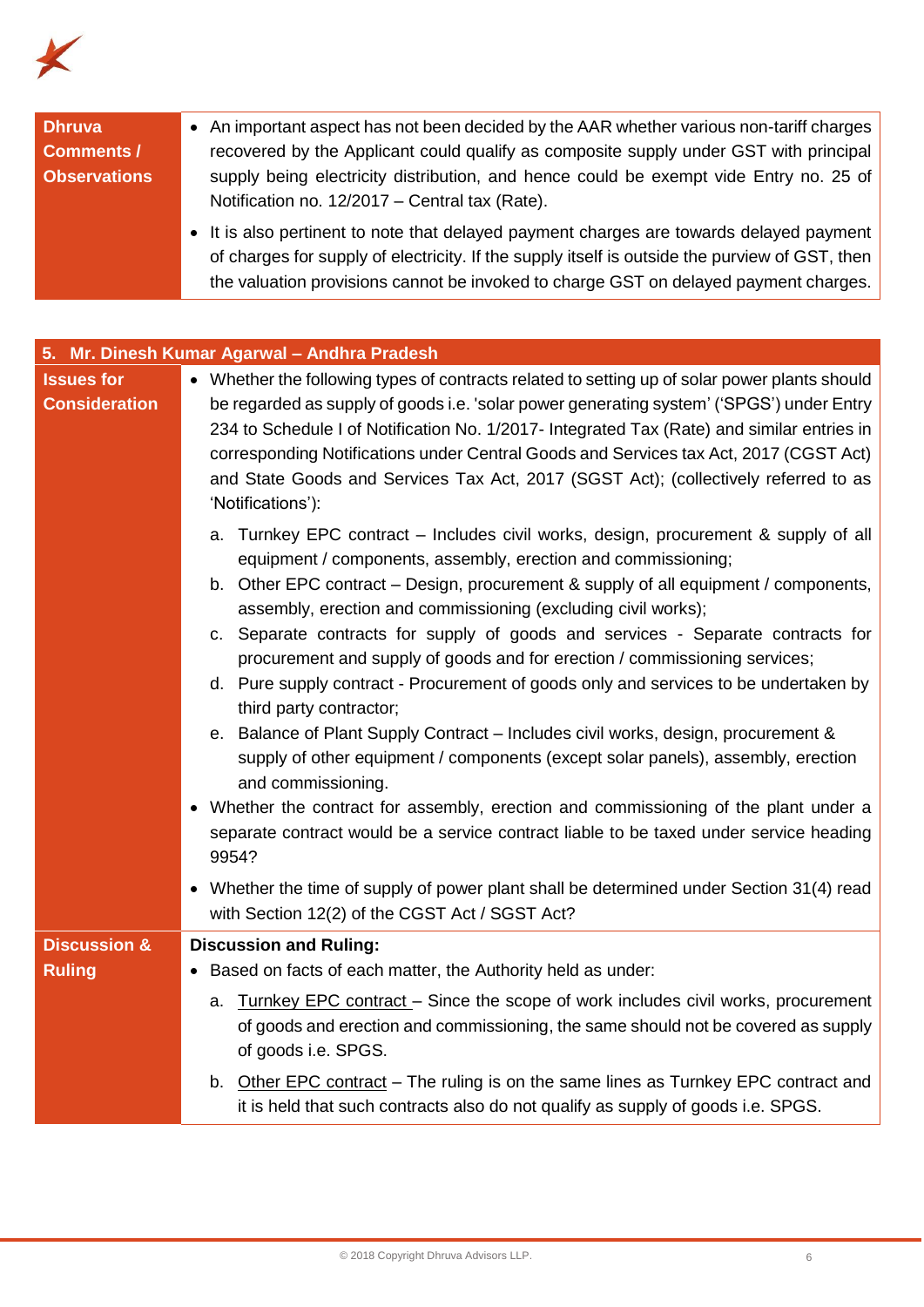

|                                                           | c. Separate contracts for supply of goods and services – The Authority held that<br>taxability would depend upon the terms and conditions of the agreements. If the<br>division of the contract is artificial and a colourable device for avoiding tax, then, such<br>supply contract shall not be regarded as supply of goods i.e. SPGS. On the other<br>hand, if the split is not artificial, but meant for better execution, then, supply of goods,<br>to the extent it qualifies under 'devices and parts' of Entry no. 234 to Schedule I of<br>the Notifications supra, shall be taxable $@$ 5% and the supply of services shall be<br>liable to tax at the respective rates specified for such services.<br>d. Pure supply contract – Such contract being for the supply of goods only, attracts GST<br>@ 5% as per Entry 234 to Schedule I of Notifications supra, subject to the condition<br>that such supply of goods qualifies as "device and parts" of SPGS.<br>e. Balance of Plant Supply Contract - Since the other goods and services to be supplied<br>are naturally bundled, the transaction qualifies as a composite supply. Further, the |
|-----------------------------------------------------------|-------------------------------------------------------------------------------------------------------------------------------------------------------------------------------------------------------------------------------------------------------------------------------------------------------------------------------------------------------------------------------------------------------------------------------------------------------------------------------------------------------------------------------------------------------------------------------------------------------------------------------------------------------------------------------------------------------------------------------------------------------------------------------------------------------------------------------------------------------------------------------------------------------------------------------------------------------------------------------------------------------------------------------------------------------------------------------------------------------------------------------------------------------------|
|                                                           | principal supply shall be the supply of service with ancillary goods being in<br>conjunction with the services provided. Thus, the entire transaction shall be liable to<br>GST @ 18% (under HSN 9987).                                                                                                                                                                                                                                                                                                                                                                                                                                                                                                                                                                                                                                                                                                                                                                                                                                                                                                                                                     |
|                                                           | • The contract for assembly, erection and commissioning of the plant shall be covered<br>under the service heading of 9987 (Maintenance, repair and installation service) and not<br>under the service heading 9954 (Construction service).                                                                                                                                                                                                                                                                                                                                                                                                                                                                                                                                                                                                                                                                                                                                                                                                                                                                                                                 |
|                                                           | • With respect to the time of supply for solar plants, the Authority ruled that since the<br>contract stipulates successive payments against successive statements depending on<br>the milestone in the contract, the time of supply of power plant should be determined<br>under Section 31(4) read with Section 12(2) of the CGST Act / SGST Act.                                                                                                                                                                                                                                                                                                                                                                                                                                                                                                                                                                                                                                                                                                                                                                                                         |
| <b>Dhruva</b><br><b>Comments /</b><br><b>Observations</b> | • This ruling is an addition to the recent advance rulings pronounced on the issue of<br>taxability of EPC contracts for solar power plants under the GST regime. While the issues<br>are almost similar, the rulings pronounced in several states vary, thus adding perplexity<br>to an already complex issue.                                                                                                                                                                                                                                                                                                                                                                                                                                                                                                                                                                                                                                                                                                                                                                                                                                             |
|                                                           | • While this ruling seeks to provide answers on taxability under different types of contracts,<br>there is no in-depth discussion / sufficient reasoning in order to arrive at the aforesaid<br>conclusions. We highlight below issues in connection to various questions raised in the<br>advance ruling:                                                                                                                                                                                                                                                                                                                                                                                                                                                                                                                                                                                                                                                                                                                                                                                                                                                  |
|                                                           | Turnkey EPC contract -. Recently, in an advance ruling pronounced by Maharashtra AAR<br>in the case of Giriraj Renewables Pvt. Ltd. $4$ , in similar facts, the Authority had concluded<br>that such turnkey EPC contract results in an immovable property and thus qualifies as a<br>work contract service.                                                                                                                                                                                                                                                                                                                                                                                                                                                                                                                                                                                                                                                                                                                                                                                                                                                |
|                                                           | Other EPC contract - Despite civil works being excluded from the scope of work, the<br>ruling has combined such type of contracts along with turnkey EPC contracts on ad-hoc<br>basis.                                                                                                                                                                                                                                                                                                                                                                                                                                                                                                                                                                                                                                                                                                                                                                                                                                                                                                                                                                      |

<sup>4</sup> GST-ARA-01/2017/B-01 dated February 17, 2018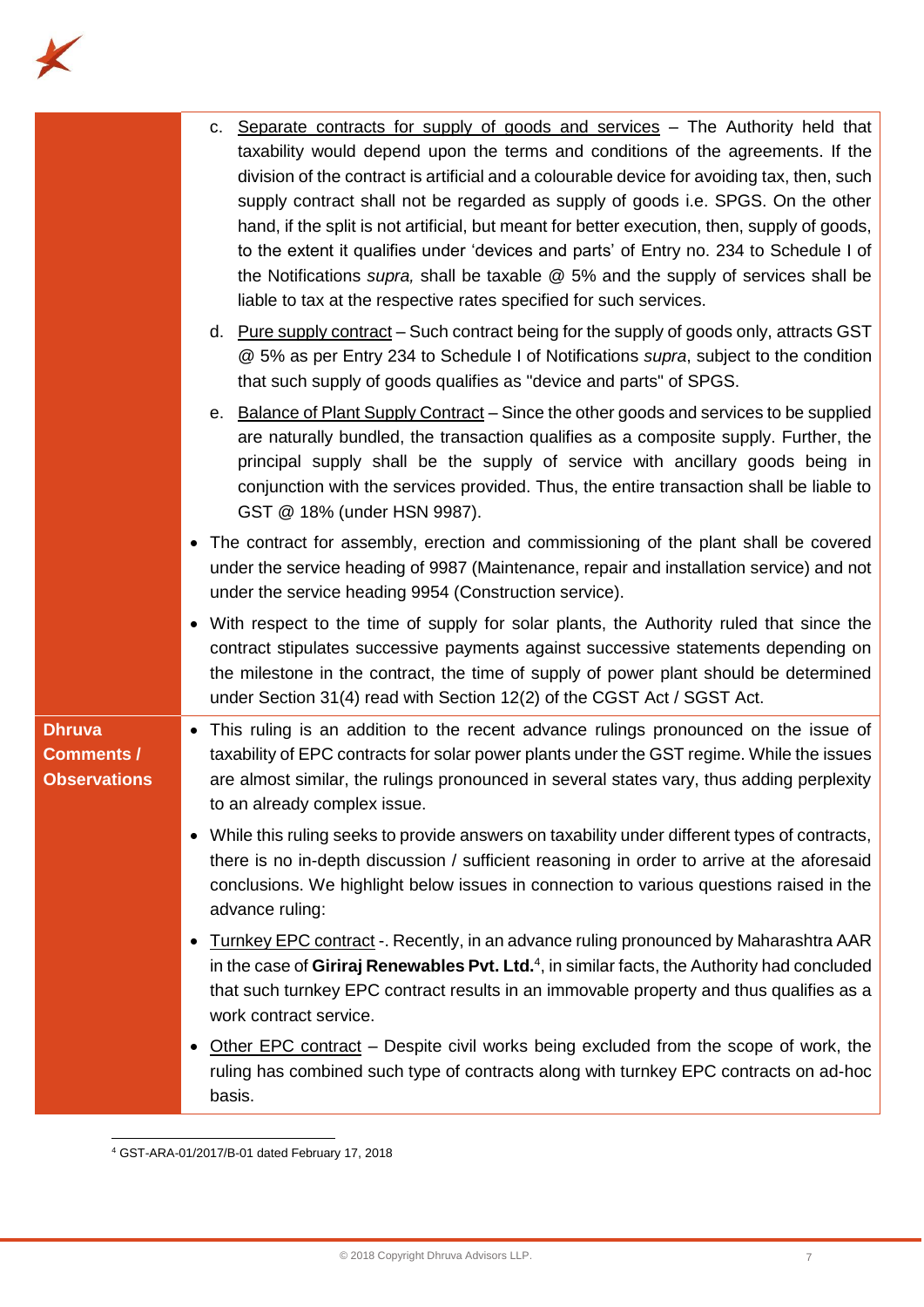

- Separate contracts for supply of goods and services The Authority has merely laid down a principle for taxability of such split contracts without deciding whether the specific case is one of artificial split or not. Basis the limited facts mentioned in the ruling, it is seen that the breach of one contract may be deemed to be breach of both. In this connection, reference is made to another recent advance ruling pronounced by West Bengal AAR in the case of **M/s IAC Electricals Pvt. Ltd.**<sup>5</sup> , wherein the Authority concluded that the two contracts, though awarded separately, are linked by a cross fall breach clause (breach of one contract leads to breach of another), and hence, are indivisible in nature.
- Balance of Plant Supply Contract Recently, the Karnataka AAR in the case of **Giriraj Renewables Pvt. Ltd.**<sup>6</sup> also dealt with the similar issue and held that since the owner can procure major equipment, the concept of naturally bundled does not hold good and thus, the transaction does not qualify as a composite supply. However, in the instant case, the Authority have regarded the transaction as composite supply, with principal supply being services. This is one more instance of various state AAR's providing divergent rulings, thereby reinforcing the need for a single centralised Authority.
- As regards the question on time of supply, the ruling very loosely states that time of supply of power plant shall be determined in terms of Section 31(4) read with Section 12 of CGST Act / SGST Act. It does not explicitly provide that the same shall apply only where the transaction qualifies as a supply of goods i.e. SPGS.
- In light of divergent advance rulings being pronounced, the Government should provide appropriate guidelines for taxability of solar power plants, otherwise GST paid by solar power generating companies would increase their procurement cost since their output i.e. electricity is outside the purview of GST.

<sup>5</sup> 05/WBAAR/2018-19 dated May 28, 2018

<sup>6</sup> KAR ADRG 01/2018 dated March 21, 2018